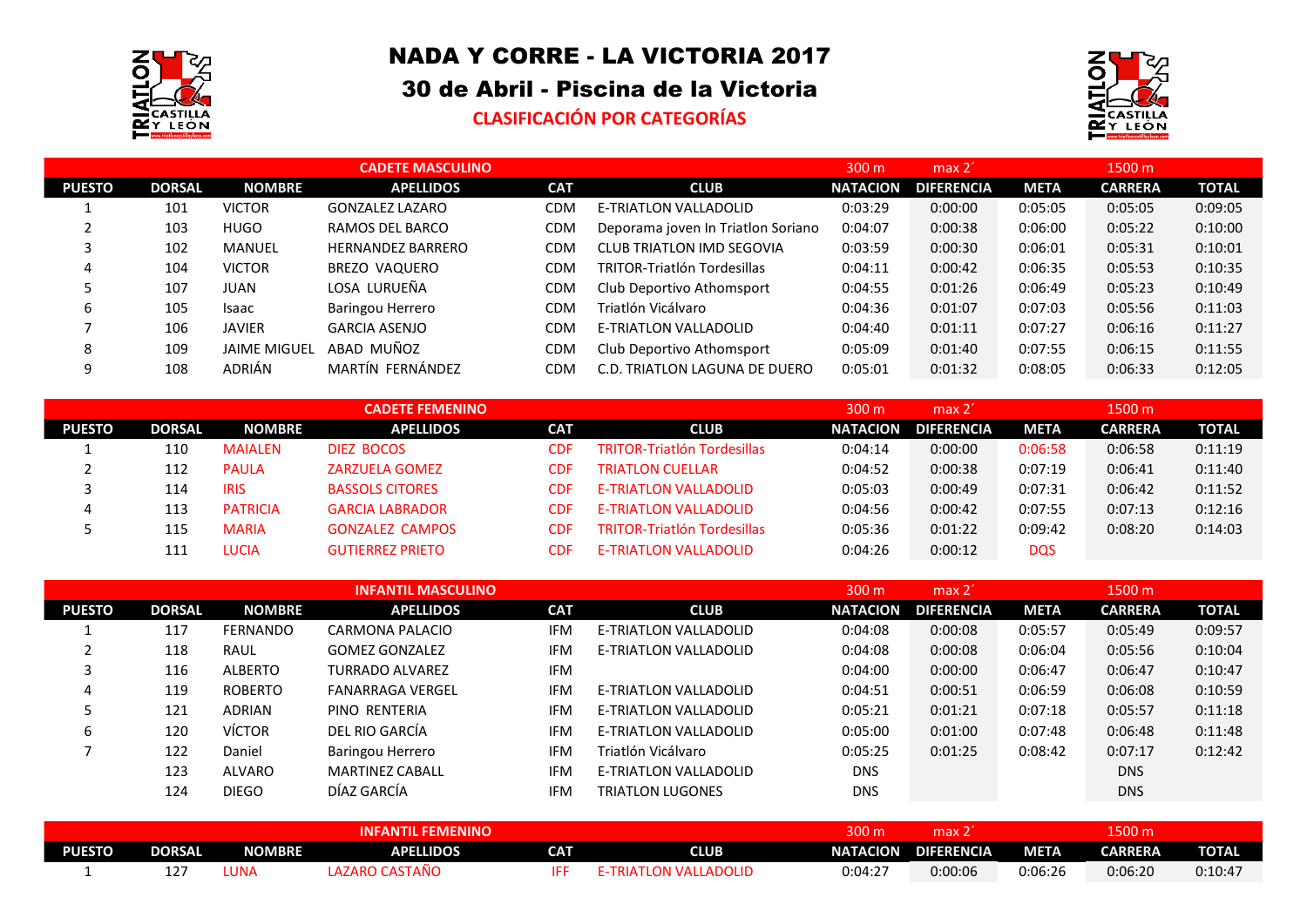|   | 125 | <b>MIRIAN</b>  | <b>PRADA CABERO</b>        | IFF  |                                    | 0:04:21    | 0:00:00 | 0:06:43 | 0:06:43    | 0:11:04 |
|---|-----|----------------|----------------------------|------|------------------------------------|------------|---------|---------|------------|---------|
|   | 126 | <b>MARIA</b>   | <b>MEDIAVILLA LAFUENTE</b> | IFF. | Deporama joven In Triatlon Soriano | 0:04:26    | 0:00:05 | 0:07:04 | 0:06:59    | 0:11:25 |
| 4 | 128 | <b>ISABEL</b>  | <b>ALONSO MARTÍN</b>       | IFF. | <b>E-TRIATLON VALLADOLID</b>       | 0:04:45    | 0:00:24 | 0:07:12 | 0:06:48    | 0:11:33 |
|   | 129 | <b>LIDIA</b>   | <b>GASCON BLANCO</b>       | IFF. | <b>TRIATLON CUELLAR</b>            | 0:05:18    | 0:00:57 | 0:08:26 | 0:07:29    | 0:12:47 |
|   | 131 | LUCIA          | <b>MINGUELA DEL RIO</b>    | IFF  | <b>TRIATLON CUELLAR</b>            | 0:05:28    | 0:01:07 | 0:08:43 | 0:07:36    | 0:13:04 |
|   | 132 | <b>MARIA</b>   | <b>BLANCO GONZALEZ</b>     | IFF  | <b>TRIATLON CUELLAR</b>            | 0:05:39    | 0:01:18 | 0:09:14 | 0:07:56    | 0:13:35 |
|   | 130 | <b>ICIAR</b>   | <b>MUCIENTES JUANEZ</b>    | IFF  | <b>E-TRIATLON VALLADOLID</b>       | 0:05:28    | 0:01:07 | 0:09:48 | 0:08:41    | 0:14:09 |
|   | 133 | <b>LEZCANO</b> | <b>MARTINEZ LUJAN</b>      | IFF  | <b>TRIATLON REAL CANOE</b>         | <b>DNS</b> |         |         | <b>DNS</b> |         |

|               |               |                | <b>ALEVIN MASCULINO</b> |            |                                     | 150 m           | max 1             |             | 1000 m         |              |
|---------------|---------------|----------------|-------------------------|------------|-------------------------------------|-----------------|-------------------|-------------|----------------|--------------|
| <b>PUESTO</b> | <b>DORSAL</b> | <b>NOMBRE</b>  | <b>APELLIDOS</b>        | <b>CAT</b> | <b>CLUB</b>                         | <b>NATACION</b> | <b>DIFERENCIA</b> | <b>META</b> | <b>CARRERA</b> | <b>TOTAL</b> |
|               | 135           | <b>OSCAR</b>   | MARTÍNEZ VILLORIA       | ALM        | C.D. TRIATLON LAGUNA DE DUERO       | 0:02:06         | 0:00:00           | 0:03:55     | 0:03:55        | 0:06:01      |
| 2             | 136           | <b>IBAI</b>    | <b>MARURI ABAIGAR</b>   | <b>ALM</b> | A.D. DUATLON POLANCO                | 0:02:07         | 0:00:01           | 0:03:56     | 0:03:55        | 0:06:02      |
| 3             | 134           | Juan Nicolás   | <b>Barrero Miguel</b>   | ALM        |                                     | 0:02:06         | 0:00:00           | 0:04:19     | 0:04:19        | 0:06:25      |
| 4             | 139           | SAMUEL         | <b>MARCOS PICADO</b>    | <b>ALM</b> | E-TRIATLON VALLADOLID               | 0:02:13         | 0:00:07           | 0:04:27     | 0:04:20        | 0:06:33      |
| 5             | 141           | <b>HUGO</b>    | <b>FERNANDEZ TOVAR</b>  | <b>ALM</b> | <b>SELER UNIVEST Triathlon Team</b> | 0:02:32         | 0:00:26           | 0:04:36     | 0:04:10        | 0:06:42      |
| 6             | 137           | Mario          | Sandonís Carrasco       | ALM        |                                     | 0:02:08         | 0:00:02           | 0:04:41     | 0:04:39        | 0:06:47      |
|               | 140           | <b>HUGO</b>    | <b>MOLLON GONZALEZ</b>  | ALM        | E-TRIATLON VALLADOLID               | 0:02:21         | 0:00:15           | 0:04:45     | 0:04:30        | 0:06:51      |
| 8             | 138           | <b>BRUNO</b>   | LAZARO CASTAÑO          | <b>ALM</b> | <b>SELER UNIVEST Triathlon Team</b> | 0:02:12         | 0:00:06           | 0:05:03     | 0:04:57        | 0:07:09      |
| 9             | 142           | <b>MARCO</b>   | SOLA VICENTE            | ALM        | Independiente                       | 0:02:53         | 0:00:47           | 0:05:08     | 0:04:21        | 0:07:14      |
| 10            | 144           | <b>JUAN</b>    | ALONSO MARTÍN           | <b>ALM</b> | E-TRIATLON VALLADOLID               | 0:03:08         | 0:01:00           | 0:05:09     | 0:04:09        | 0:07:15      |
| 11            | 146           | <b>JAVIER</b>  | DELGADO HERNÁNDEZ       | ALM        | Independiente                       | 0:03:20         | 0:01:00           | 0:05:43     | 0:04:43        | 0:07:49      |
| 12            | 147           | <b>ALONSO</b>  | PEREZ SAGRADO           | <b>ALM</b> | E-TRIATLON VALLADOLID               | 0:03:35         | 0:01:00           | 0:06:04     | 0:05:04        | 0:08:10      |
| 13            | 145           | RUBÉN          | DEL CANTO LÓPEZ         | <b>ALM</b> | C.D. TRIATLON LAGUNA DE DUERO       | 0:03:19         | 0:01:00           | 0:06:20     | 0:05:20        | 0:08:26      |
| 14            | 143           | Dario          | Marchena Gutierrez      | ALM        |                                     | 0:03:08         | 0:01:00           | 0:06:23     | 0:05:23        | 0:08:29      |
|               | 148           | <b>IGNACIO</b> | DIEZ ÁLVAREZ            | <b>ALM</b> | E-TRIATLON VALLADOLID               | <b>DNS</b>      |                   |             | <b>DNS</b>     |              |
|               | 149           | <b>MARCOS</b>  | MONTAÑA ANTOLIN         | ALM        |                                     | <b>DNS</b>      |                   |             | <b>DNS</b>     |              |
|               | 150           | <b>NICOLAS</b> | RAMOS DEL BARCO         | <b>ALM</b> | <b>TRIATLON CUELLAR</b>             | <b>DNS</b>      |                   |             | <b>DNS</b>     |              |

|               |               |               | <b>ALEVIN FEMENINO</b>  |            |                                      | 150 m           | max <sub>1</sub>  |             | $1000 \text{ m}$ |              |
|---------------|---------------|---------------|-------------------------|------------|--------------------------------------|-----------------|-------------------|-------------|------------------|--------------|
| <b>PUESTO</b> | <b>DORSAL</b> | <b>NOMBRE</b> | <b>APELLIDOS</b>        | <b>CAT</b> | <b>CLUB</b>                          | <b>NATACION</b> | <b>DIFERENCIA</b> | <b>META</b> | <b>CARRERA</b>   | <b>TOTAL</b> |
|               | 151           | <b>ANDREA</b> | <b>LOPEZ HERNANDEZ</b>  | <b>ALF</b> | <b>TRITOR-Triatlón Tordesillas</b>   | 0:01:59         | 0:00:00           | 0:04:05     | 0:04:05          | 0:06:04      |
| $\epsilon$    | 154           | <b>MENCÍA</b> | <b>MARURI ABAIGAR</b>   | <b>ALF</b> | A.D. DUATLON POLANCO                 | 0:02:19         | 0:00:20           | 0:04:20     | 0:04:00          | 0:06:19      |
| 3             | 153           | <b>NOA</b>    | <b>CAMELO NIETO</b>     | <b>ALF</b> | <b>TRITOR-Triatlón Tordesillas</b>   | 0:02:12         | 0:00:13           | 0:04:33     | 0:04:20          | 0:06:32      |
| 4             | 152           | <b>DIANA</b>  | <b>TURRADO ALVAREZ</b>  | <b>ALF</b> |                                      | 0:02:03         | 0:00:04           | 0:04:39     | 0:04:35          | 0:06:38      |
| 5             | 157           | Erika         | Sanchez Mata            | <b>ALF</b> | <b>TRITOR-Triatlón Tordesillas</b>   | 0:02:26         | 0:00:27           | 0:05:01     | 0:04:34          | 0:07:00      |
| 6             | 156           | <b>SARA</b>   | PEÑA MERINO             | <b>ALF</b> |                                      | 0:02:21         | 0:00:22           | 0:05:25     | 0:05:03          | 0:07:24      |
|               | 155           | <b>SANDRA</b> | <b>RODRIGUEZ MARTIN</b> | <b>ALF</b> |                                      | 0:02:21         | 0:00:22           | 0:06:00     | 0:05:38          | 0:07:59      |
| 8             | 158           | <b>SHEILA</b> | BAYÓN LÓPEZ             | <b>ALF</b> | C.D. TRIATLON LAGUNA DE DUERO        | 0:02:53         | 0:00:54           | 0:06:08     | 0:05:14          | 0:08:07      |
|               | 159           | <b>ALBA</b>   | MARTÍN FERNÁNDEZ        | <b>ALF</b> | <b>C.D. TRIATLON LAGUNA DE DUERO</b> | <b>DNS</b>      |                   |             | <b>DNS</b>       |              |
|               | 160           | <b>Itziar</b> | Sanchez Bello           | <b>ALF</b> | <b>TRIATLON REAL CANOE</b>           | <b>DNS</b>      |                   |             | <b>DNS</b>       |              |